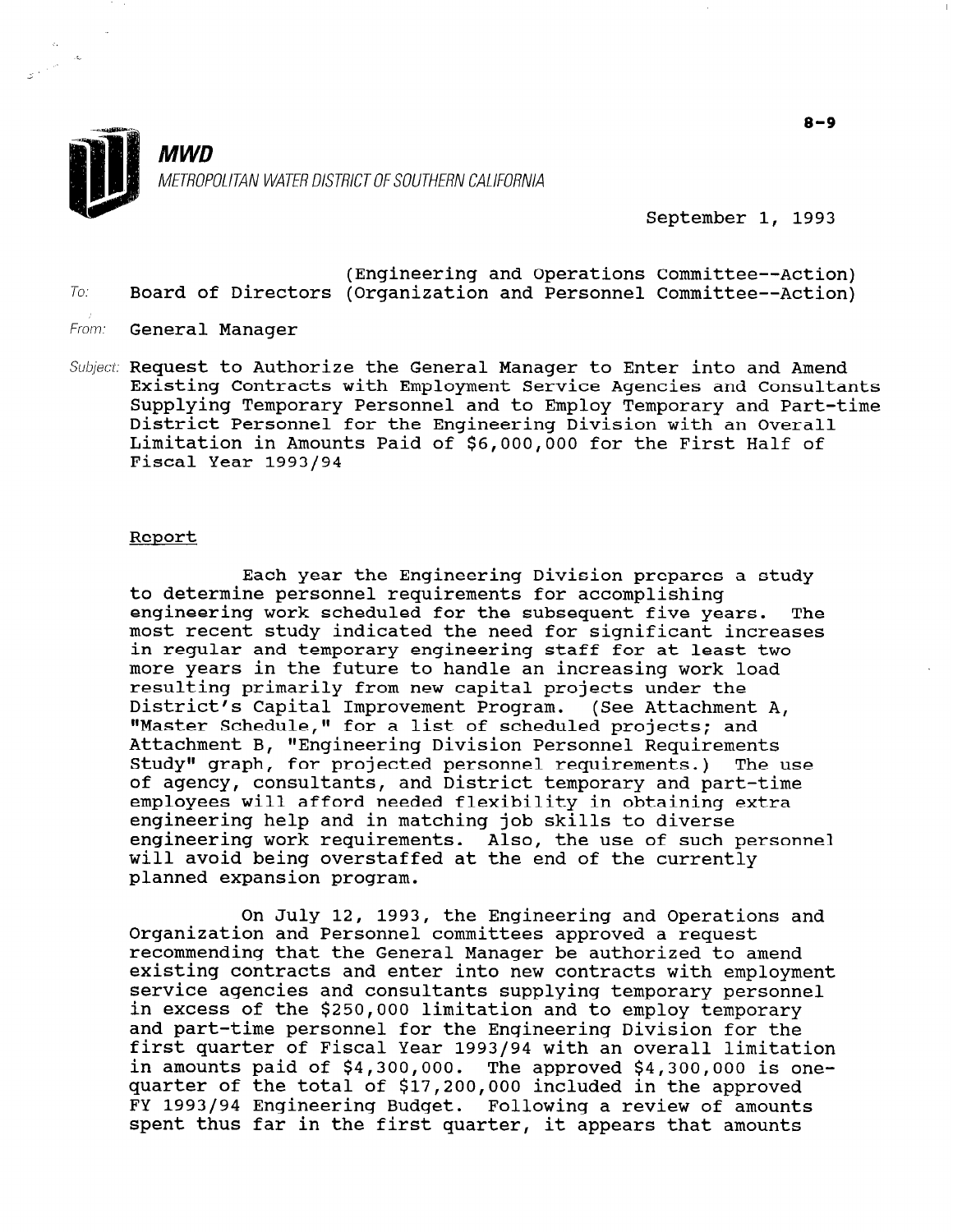## Board of Directors -2- September 1, 1993

paid will not reach \$4,300,000. The Engineering Division's future needs have also been reevaluated, and it is now recommended that the General Manager be authorized to amend existing contracts and enter into new contracts with an overall limitation of \$6,000,000 for the first half of FY 1993/94, a reduction of \$2,600,000 over the originally forecasted figures. The need for this amount was determined through a review of the amounts spent thus far in the first quarter of FY 1993/94 and a careful reevaluation of temporary and part-time employee requirements for the second quarter of FY 1993/94.

Some of the new or amended contracts will be payable in overall amounts exceeding the General Manager's \$250,000 limitation under Administrative Code Section 8117. However, a more efficient use of Board and staff time could be utilized to ensure more timely completion of work by obtaining Board approval for the General Manager to approve each new and amended contract over \$250,000. The employment of temporary and part-time District personnel is in addition to the Boardapproved, District-wide personnel limit for FY 1993/94.

Section 8103(i) of the Administrative Code eliminates the need to bid professional services contracts such as those which have been or will be set up for the purposes explained in this letter. However, in cases where bidding of these contracts is feasible and appears to be advantageous to the Engineering Division, this process will be used.

The employment service agencies and consultants providing temporary personnel currently being used, and the services they provide are listed on Attachment C. Ten of the 27 firms listed (37 percent) are either women- or minorityowned. Affirmative action plans are required of all agencies with which the District contracts for temporary and part-time Engineering staff.

Billing rates for agency personnel include an average markup of 45 percent. This compares with the labor additive rate of 41 percent for regular District employees.

The activities for renewing or setting up new temporary and part-time employment contracts for the Engineering Division will continue to be reported to your Board puginee<br>Cuarter

The action is exempt from the provisions of the INE ACCION IS EXEMPLATION CHE PROVISIONS OF CHE with certainty that there is no possibility that the proposed with certainty that there is no possibility that the proposed action could have a significant effect on the environment.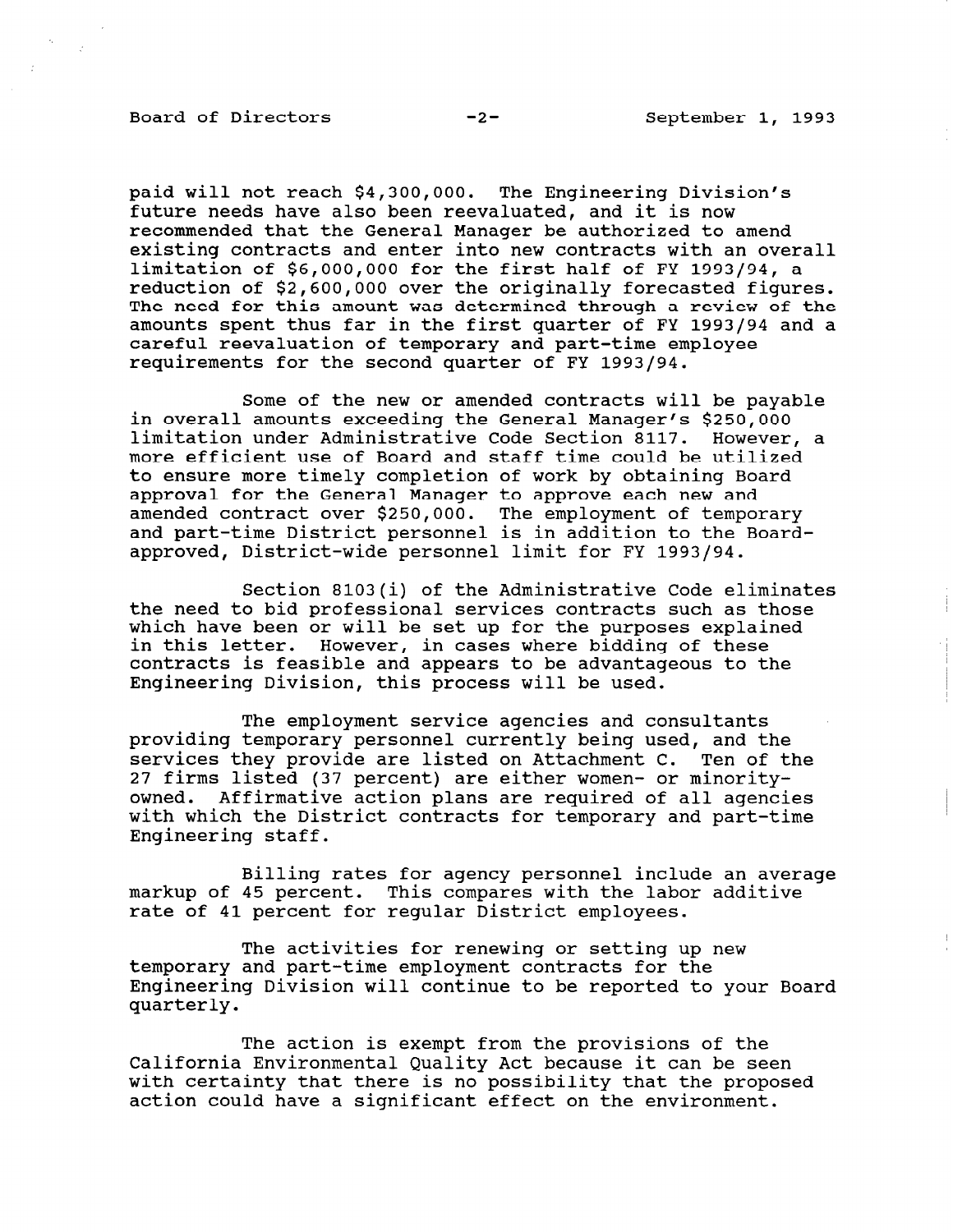Board of Directors -3- September 1, 1993

#### Board Committee Assignments

This letter is referred for action to:

The Engineering and Operations Committee because of its jurisdiction over the initiation, scheduling, contracting, and performance of construction programs, pursuant to Administrative Code Section 2431(b); and

The Organization and Personnel Committee because of its jurisdiction over the terms and conditions of employment of all consultants, advisors, and special counsel, pursuant to Administrative Code Section 2471(g).

### Recommendation

# ENGINEERING AND OPERATIONS AND ORGANIZATION AND PERSONNEL COMMITTEES FOR ACTION.

It is recommended that the General Manager be authorized to amend existing contracts and enter into new contracts with employment service agencies and consultants supplying temporary personnel in excess of the \$250,000 limitation and to employ temporary and part-time personnel for the Engineering Division in addition to the Board-approved, one ingineering bivibion in dudicion co ene bourd approved,<br>District-wide personnel limit for FV 1993/94, with an overa limitation in amounts paid of \$6,000,000 for the first half of FY 1993/94, substantially in accordance with the terms outlined in this letter, and in form approved by the General Counsel.

 $FA$  $J_{\text{hm}}$  P. Wodrask

SLS/rs (bd:temp-eng/08263)

Attachments (3)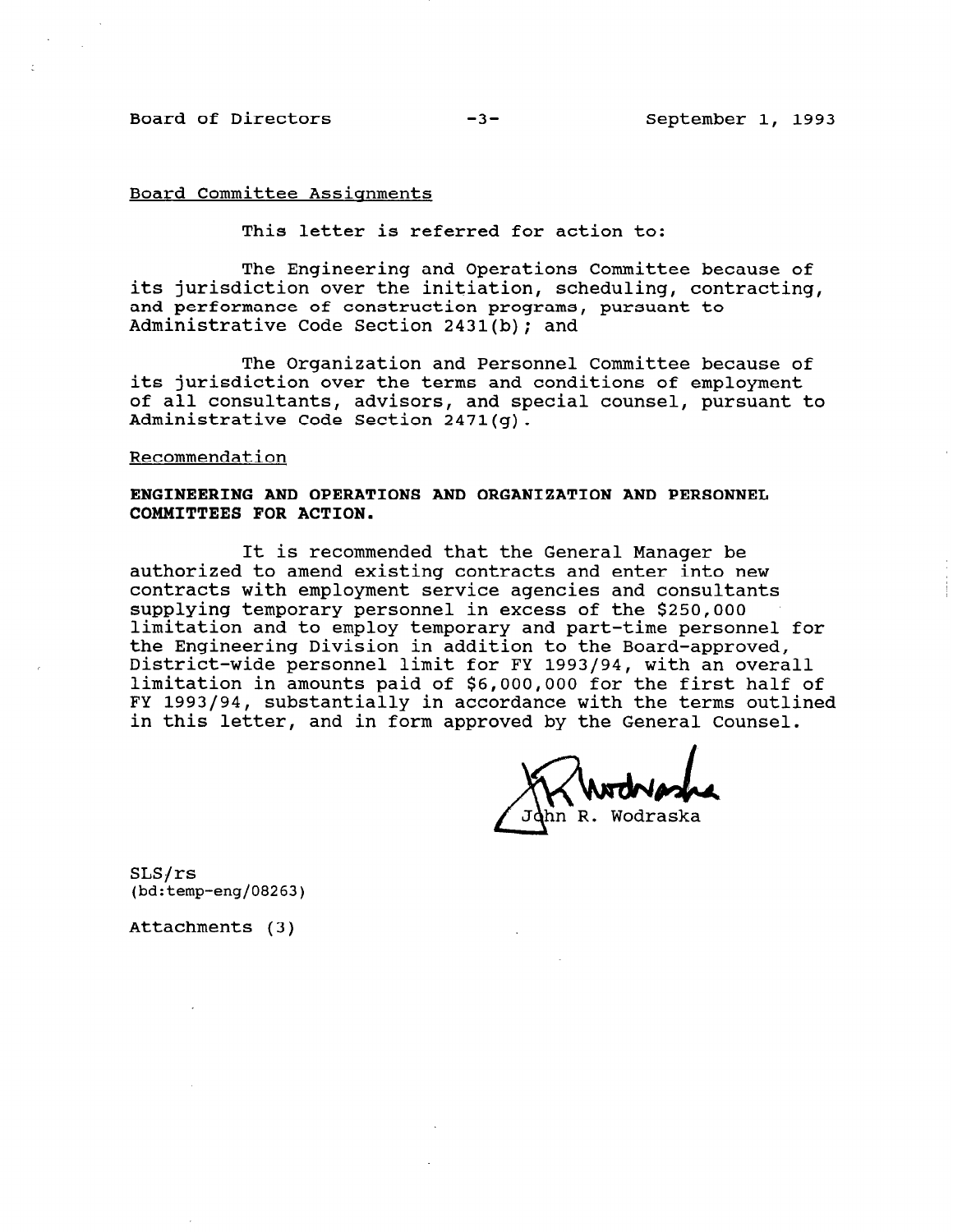|                                                                                                                                                               |                                                               |                          |           |              |                                    | 1999   2000 |                               | 2001 2002 2003 |                  |
|---------------------------------------------------------------------------------------------------------------------------------------------------------------|---------------------------------------------------------------|--------------------------|-----------|--------------|------------------------------------|-------------|-------------------------------|----------------|------------------|
|                                                                                                                                                               | $1993$ $1994$                                                 | $1995$   $1996$   $1997$ |           | -1998        |                                    |             |                               |                |                  |
| OLINDA PCS - VIBRATION MITIGATION                                                                                                                             |                                                               |                          |           |              |                                    |             |                               |                |                  |
| ETIWANDA POWER PLANT                                                                                                                                          | <b>MARKET IN</b>                                              |                          |           |              |                                    |             |                               |                |                  |
| SOUTH COUNTY PIPELINE - JOINT PARTICIPATION                                                                                                                   | <b>The Alexandr</b>                                           |                          |           |              |                                    |             |                               |                |                  |
| MILLS F.P.- EXPANSION NO. 2 - SITE WORK                                                                                                                       | aris territori                                                |                          |           |              |                                    |             |                               |                |                  |
| MILLS F.P. - ADMIN.BLDG.EXPANSION. & MAINT BLDG                                                                                                               | नकर जन्म                                                      |                          |           |              |                                    |             |                               |                |                  |
| JENSEN FILTRATION PLANT EXPANSION NO. 1                                                                                                                       | <b>Company of American Street, Supply</b>                     |                          |           |              |                                    |             |                               |                |                  |
| CASA LOMA CANAL -WARREN ROAD- SPILLWAY STUDY                                                                                                                  | التناول                                                       |                          |           |              |                                    |             |                               |                |                  |
| DIST, SYS. - TYPE "M" METER REPLACEMENT                                                                                                                       | $\gamma$ , while                                              |                          |           |              |                                    |             |                               |                |                  |
| SOTO ST. BLDG, - HEAT & AIR CONDITION REPLACEMENT                                                                                                             |                                                               |                          |           |              |                                    |             |                               |                |                  |
| PUMP PLANTS - PERFORMANCE TESTING                                                                                                                             |                                                               |                          |           |              |                                    |             |                               |                |                  |
| ORANGE COUNTY RES-HYPOCHLORINATION STATION                                                                                                                    | - Ben                                                         |                          |           |              |                                    |             |                               |                |                  |
| ALL F.P.- CL2 & NH3 MONITORING AND CONTROL                                                                                                                    |                                                               |                          |           |              |                                    |             |                               |                |                  |
| ALL FACILITIES - CHLORINE CONTAINMENT                                                                                                                         |                                                               |                          |           |              |                                    |             |                               |                |                  |
| WEYMOUTH F.P. - REPLACE AMMONIA & SODA TANK FARMS                                                                                                             | $\blacksquare$                                                |                          |           |              |                                    |             |                               |                |                  |
| JENSEN F.P. - RETROFIT FLOCCULATORS                                                                                                                           |                                                               |                          |           |              |                                    |             |                               |                |                  |
| SAN DIFGO CANAL RELOCATION FOR DOMENIGONI RES.                                                                                                                | ZE ZZARNINAN L                                                |                          |           |              |                                    |             |                               |                |                  |
| EAST O.C. FOR, #2 - CATHODIC PROTECTION                                                                                                                       | <b>Control</b> and                                            |                          |           |              |                                    |             |                               |                |                  |
| YORBA LINDA FDR-ENBANKMENT & ROAD REPAIR                                                                                                                      | <b>EXECUTIVE AND RESIDENT</b>                                 |                          |           |              |                                    |             |                               |                |                  |
| PUMP PLANTS - REPLACE DOMESTIC WATER SYS.                                                                                                                     | EШ                                                            |                          |           |              |                                    |             |                               |                |                  |
| PUMP PLANTS - BRIDGE CRANES SEISMIC RESTRAINTS                                                                                                                | m a                                                           |                          |           |              |                                    |             |                               |                |                  |
| RESERVOIRS - LONG TERM CHEMICAL CONTAIN FACIL.                                                                                                                | $1.8$ M/M $\%$                                                |                          |           |              |                                    |             |                               |                |                  |
| SKINNER F.P. - IP2 ELECT, PANEL REPLACEMENT                                                                                                                   | <b>SHELL</b>                                                  |                          |           |              |                                    |             |                               |                |                  |
|                                                                                                                                                               | EU I                                                          |                          |           |              |                                    |             |                               |                |                  |
| MILLS F.P. - LONG TERM CHEMICAL CONTAIN FACILITY                                                                                                              | 30 Z.C                                                        |                          |           |              |                                    |             |                               |                |                  |
| HEADQUARTERS GARAGE-VENTILATION SYSTEM                                                                                                                        | اللقة                                                         |                          |           |              |                                    |             |                               |                |                  |
| GARVEY & P.V.RES.-HYPOCHLORINATION STATIONS                                                                                                                   | <b>MARK (2007/2008)</b>                                       |                          |           |              |                                    |             |                               |                |                  |
| SAN JOAQUIN RES. - SERVICE WATER SYSTEM                                                                                                                       | - 512 万一                                                      |                          |           |              |                                    |             |                               |                |                  |
| PUMP PLANTS- LONG TERM CHEMICAL CONTAIN FACIL.                                                                                                                | - 143 - 2773 ●                                                |                          |           |              |                                    |             |                               |                |                  |
| JENSEN F.P.-PERMANENT GROWATER DEWATER OF RES                                                                                                                 | 3220                                                          |                          |           |              |                                    |             |                               |                |                  |
| ETIWANDA CONTROL FACILITY - RESIDENCES                                                                                                                        | <b>All Contracts</b>                                          |                          |           |              |                                    |             |                               |                |                  |
| WEYMOUTH F.P.-LONG TEAM CHEMICAL CONTAIN FACIL.                                                                                                               | 323 327 1899 S                                                |                          |           |              |                                    |             |                               |                |                  |
| LAKE MATHEWS - SERVICE WATER SYS, TIE-IN & MODS                                                                                                               | $\mathcal{N}_{\text{NP}}$ (22)                                |                          |           |              |                                    |             |                               |                |                  |
| UPPER FOR. - STA.420 - 480 - CATHODIC PROTECTION                                                                                                              | 5 ¥¥∎                                                         |                          |           |              |                                    |             |                               |                |                  |
| SAN DIEGO 485 - STA. 1855 & 1919 CORROSION CNTL.                                                                                                              | $26 - 16$                                                     |                          |           |              |                                    |             |                               |                |                  |
| P.V. RES. INLET/OUTLET TOWER-REP GATE VALVE                                                                                                                   | <u> William</u>                                               |                          |           |              |                                    |             |                               |                |                  |
| DIEMER F.P. - LONG TERM CHEMICAL CONTAIN FACILITY                                                                                                             | . 122 222 1                                                   |                          |           |              |                                    |             |                               |                |                  |
| LAKE SKINNER FAC. OUTLET & BYPASS CL2 FACILITIES                                                                                                              | 25 LNE                                                        |                          |           |              |                                    |             |                               |                |                  |
| RED MOUNTAIN POWER PLANT-INSTALL VALVE OPERATOR                                                                                                               | 1770                                                          |                          |           |              |                                    |             |                               |                |                  |
| LA VERNE MACHINE SHOP - INSTALL LATHE                                                                                                                         | 後漢女郎                                                          |                          |           |              |                                    |             |                               |                |                  |
| RIALTO PIPE. - STA. 4115+36-DEVIL CYN P.P. - INTERTIE                                                                                                         | E <i>ttilli</i> S                                             |                          |           |              |                                    |             |                               |                |                  |
| DIEMER F.P. - RELOCATE AMMONIA TANK FARM                                                                                                                      | ar a c                                                        |                          |           |              |                                    |             |                               |                |                  |
| WEYMOUTH F.P. - CL2 UNLOADING STRUCTURE, MODIF.,                                                                                                              | <b>TOTAL</b>                                                  |                          |           |              |                                    |             |                               |                |                  |
| LA VERNE FAC. - MAINT, SHOP, SEISMIC UPGRADE                                                                                                                  | $\frac{1}{2}$ , $\frac{1}{2}$ , $\frac{1}{2}$ , $\frac{1}{2}$ |                          |           |              |                                    |             |                               |                |                  |
| JENSEN F.P. - EXPAND CHEMICAL FEED                                                                                                                            |                                                               |                          |           |              |                                    |             |                               |                |                  |
| MILLS FILTRATION PLANT - EXPANSION NO. 2                                                                                                                      | 最终 【 集团】 " " " " " "                                          | एक संस्कृत               |           |              |                                    |             |                               |                |                  |
| MILLS F.P. - MODULE NO. 1 - TURBIDIMETER UPGRADE                                                                                                              | F 10                                                          |                          |           |              |                                    |             |                               |                |                  |
| DISTRIBUTION SYS. - ELECTROLYSIS MONITORING STA.                                                                                                              | <b>Baker Back</b>                                             |                          |           |              |                                    |             |                               |                |                  |
|                                                                                                                                                               |                                                               |                          |           |              |                                    |             |                               |                |                  |
|                                                                                                                                                               | 1995<br>1994<br>1993                                          | 1996                     | 1997      | 1998         | 1999                               | 5000        | 2001                          |                | P003<br>5005     |
| Activity Classification: Phase                                                                                                                                |                                                               |                          |           |              |                                    |             |                               |                |                  |
| mms. Preliminary Design<br><b>MM</b> Study<br>test Construction/Post Design<br>and Adventise thru HTP<br>1258 Design By Others<br><b>RMW</b> Testing/Start-up | <b>MMS</b> Final Design<br>24 Construction by M.W.D.          |                          |           | r - As-built | <b>SMM</b> Procurement of Haterial |             |                               |                |                  |
| Plot Date<br><b>SYNC23</b><br>Activity Ban/Early Dates<br>Critical Designator<br>Wilestone/Flag Activity<br>Syneas<br>Data Date<br>$\overline{\circ}$ /F      | METROPOLITAN WATER DISTRICT                                   |                          | Sheet isf | Date         |                                    | Revision    | PREPARED BY: JIM MARTIN X6445 |                | Checked Approved |
| 100791<br>Project Start                                                                                                                                       |                                                               |                          |           |              |                                    |             |                               |                |                  |

 $\label{eq:2.1} \begin{split} \mathcal{K}_0 &\left(\mathcal{F}_0\right) \left(\mathcal{F}_0\right)^{-1} \mathcal{S}^{\mathcal{G}} \\ &\left(\mathcal{F}_0\right) \\ &\left(\mathcal{F}_0\right) \\ &\left(\mathcal{F}_0\right) \end{split}$ 

 $\frac{1}{\sqrt{2}}$ 

 $\frac{1}{2}$ 

 $\begin{aligned} \frac{d}{dt} &\frac{d}{dt} \left( \frac{d}{dt} \right) = \frac{1}{2} \left( \frac{d}{dt} \right) \\ &\frac{d}{dt} \left( \frac{d}{dt} \right) = \frac{1}{2} \left( \frac{d}{dt} \right) \\ &\frac{d}{dt} \left( \frac{d}{dt} \right) = \frac{1}{2} \left( \frac{d}{dt} \right) \\ &\frac{d}{dt} \left( \frac{d}{dt} \right) = \frac{1}{2} \left( \frac{d}{dt} \right) \\ &\frac{d}{dt} \left( \frac{d}{dt} \right) = \frac{1}{2} \left( \frac{d$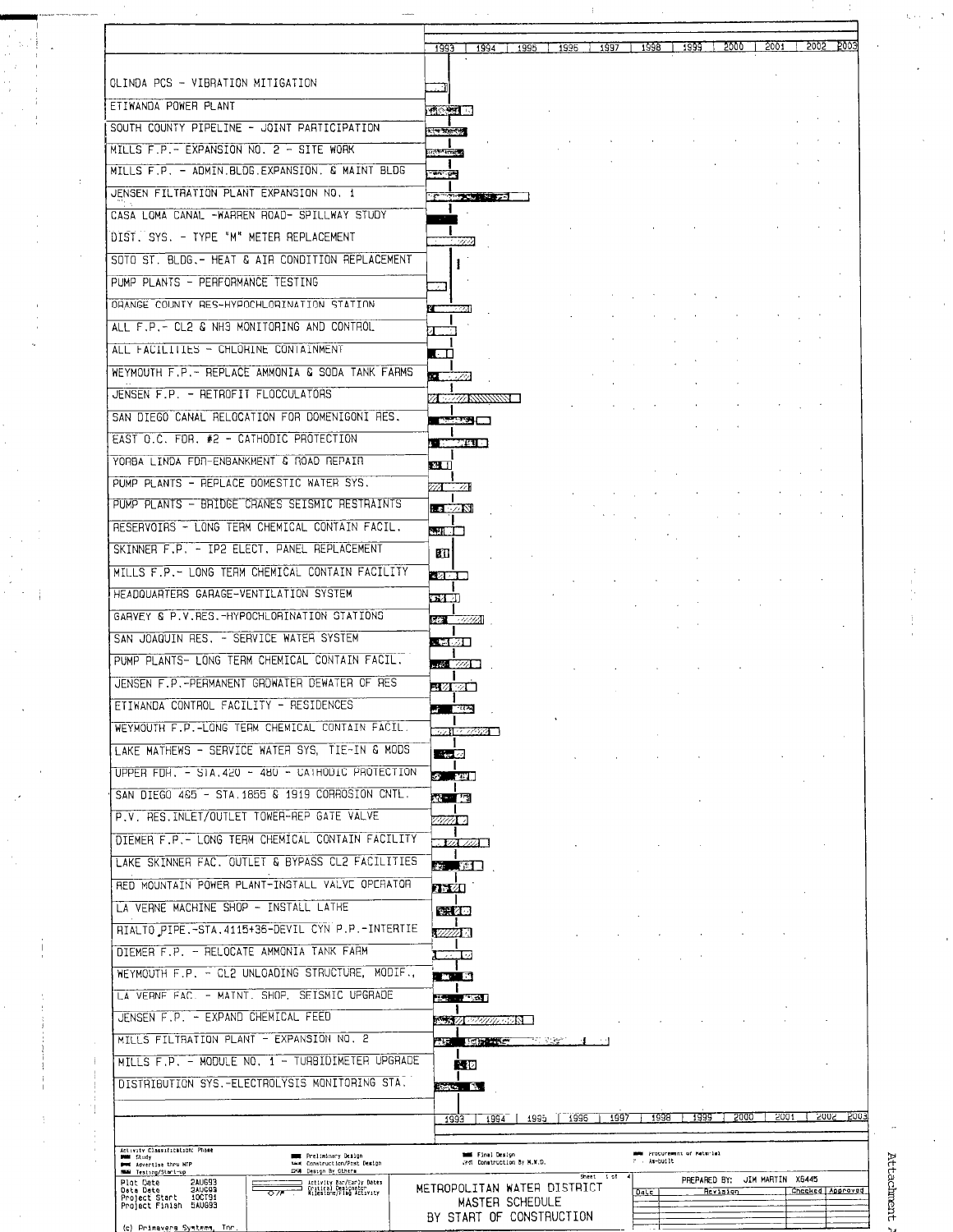|                                                                                                                                                             | :993          | 1994                                                              | i 1995                                                              |      | 1996 | $1997 - 1998$ |                                                        | 1999 |      | 5000 | 2001                          |      | 2002 P003        |
|-------------------------------------------------------------------------------------------------------------------------------------------------------------|---------------|-------------------------------------------------------------------|---------------------------------------------------------------------|------|------|---------------|--------------------------------------------------------|------|------|------|-------------------------------|------|------------------|
|                                                                                                                                                             |               |                                                                   |                                                                     |      |      |               |                                                        |      |      |      |                               |      |                  |
| O.C. FDR.- ENG. REVIEW 1805-1807 RELOCATION                                                                                                                 |               | 上山 物川                                                             |                                                                     |      |      |               |                                                        |      |      |      |                               |      |                  |
| JENSEN F.P. - RETROFIT BAFFLES IN EXIST. RES.                                                                                                               |               | 그렇게 잘 보내고 있다.                                                     |                                                                     |      |      |               |                                                        |      |      |      |                               |      |                  |
| CALABASAS FOR, - RELOCATION FOR 101 FWY INTERCHG                                                                                                            |               | $\mathbb{R}^n$ and $\mathbb{R}^n$                                 |                                                                     |      |      |               |                                                        |      |      |      |                               |      |                  |
| BOX SPRINGS FEEDER - INSTALL CHLORINE DIFFUSER                                                                                                              |               | - 200                                                             |                                                                     |      |      |               |                                                        |      |      |      |                               |      |                  |
| YORBA TEST FAC. - MODIF, FOR CAVITATION TEST                                                                                                                |               | <b>228.</b>                                                       |                                                                     |      |      |               |                                                        |      |      |      |                               |      |                  |
| SKINNER-CENTRALIZED EMER POWER GEN. SYSTEM                                                                                                                  |               | 网络第二次的第一                                                          |                                                                     |      |      |               |                                                        |      |      |      |                               |      |                  |
| ORANGE CTY RESERVOIR - RESURFACE ASPHALT ROAD                                                                                                               |               | 八郎 談                                                              |                                                                     |      |      |               |                                                        |      |      |      |                               |      |                  |
| SKINNER F.P. - LONG TERM CHEMICAL CONTAIN FACIL.                                                                                                            |               | <b>1222 144 151</b>                                               |                                                                     |      |      |               |                                                        |      |      |      |                               |      |                  |
| H.Q. ANNEX BLDG - INSTALL FIRE SPRINKLER SYS.                                                                                                               |               | <b>The Records</b>                                                |                                                                     |      |      |               |                                                        |      |      |      |                               |      |                  |
| ETIWANDA CONTROL FACILITY - LANDSCAPING                                                                                                                     |               | <b>Service Service</b>                                            |                                                                     |      |      |               |                                                        |      |      |      |                               |      |                  |
| JENSEN F.P. - LONG TERM CHEMICAL CONTAIN FACIL.                                                                                                             |               |                                                                   |                                                                     |      |      |               |                                                        |      |      |      |                               |      |                  |
| DIEMER F.P.-NORTH SLOPE REMEDIATION, BASIN NO.8                                                                                                             |               |                                                                   |                                                                     |      |      |               |                                                        |      |      |      |                               |      |                  |
| HYDRO PLANTS - LONG TERM CHEMICAL CONTAIN FACIL.                                                                                                            |               | bound &                                                           |                                                                     |      |      |               |                                                        |      |      |      |                               |      |                  |
| ALL PUMP PLANTS - PUMP BLDGS, SEISMIC MODS                                                                                                                  |               |                                                                   |                                                                     |      |      |               |                                                        |      |      |      |                               |      |                  |
| LAKE SKINNER-BYPASS PIPELINE NO.2-SCREEN INSTAL.                                                                                                            |               |                                                                   | <b>And the second contract of the Second Contract of the Second</b> |      |      |               |                                                        |      |      |      |                               |      |                  |
|                                                                                                                                                             |               | $-5.25.777.21$                                                    |                                                                     |      |      |               |                                                        |      |      |      |                               |      |                  |
| DOMENIGONI RESERVOIR - NEWPORT ROAD RELOCATION<br>C.U.F. - LIGUID CL2 CARGO TANK TRAILERS                                                                   | tivi          |                                                                   | <b>All the American Concert Concerts</b>                            |      |      |               |                                                        |      |      |      |                               |      |                  |
|                                                                                                                                                             |               | Said Wide to                                                      |                                                                     |      |      |               |                                                        |      |      |      |                               |      |                  |
| JENSEN F. P. - EXPANSION NO.1. CONTROL SYS.                                                                                                                 |               | <u>: VIIIIIIIIIXIA - </u>                                         |                                                                     |      |      |               |                                                        |      |      |      |                               |      |                  |
| LA VERNE FAC. - AUTO REPAIR & SHOP BLDG. SEISMIC                                                                                                            |               | - 91111                                                           |                                                                     |      |      |               |                                                        |      |      |      |                               |      |                  |
| LAKE SKINNER INLET - ELECTRICAL FISH BARRIER                                                                                                                |               | いめいばい                                                             |                                                                     |      |      |               |                                                        |      |      |      |                               |      |                  |
| SKINNER F. P.-FILTER MEDIA REPLACEMENT                                                                                                                      |               | <i>Li</i> 12/50                                                   |                                                                     |      |      |               |                                                        |      |      |      |                               |      |                  |
| WEYMOUTH & LAVERNE - INSTALL EMERGENCY GENERATOR                                                                                                            |               | 22322 1. 2232 1                                                   |                                                                     |      |      |               |                                                        |      |      |      |                               |      |                  |
| DIEMER F.P. - INSTALL EMERGENCY GENERATOR                                                                                                                   |               | $-2777$                                                           |                                                                     |      |      |               |                                                        |      |      |      |                               |      |                  |
| OPERATIONS CONTROL CENTER AT EAGLE ROCK                                                                                                                     |               |                                                                   |                                                                     |      |      |               |                                                        |      |      |      |                               |      |                  |
| SKINNER FILTRATION PLANT - LANDFILL EXPANSION                                                                                                               |               | $V = -123.77777777$                                               |                                                                     |      |      |               |                                                        |      |      |      |                               |      |                  |
| JENSEN F.P.-WATER RESERVOIR-HYPALON COVER                                                                                                                   |               | <b>SEARCH 1.57</b>                                                |                                                                     |      |      |               |                                                        |      |      |      |                               |      |                  |
| WEST COAST FDR. - SCH.64 -67SC - CATH. PROTECT.                                                                                                             |               | <b>THE STATE OF STREET STATES</b>                                 |                                                                     |      |      |               |                                                        |      |      |      |                               |      |                  |
| GARVEY RESERVOIR - CRACK REPAIR                                                                                                                             | <b>ASSESS</b> | . 140                                                             |                                                                     |      |      |               |                                                        |      |      |      |                               |      |                  |
| W. COAST FDR. - RELOCATE BLOWOFF STA 141+65                                                                                                                 | $\bf{I}$      | <b>REAL PROPERTY</b><br>د و د                                     |                                                                     |      |      |               |                                                        |      |      |      |                               |      |                  |
| DIEMER F.P. - RELOCATE CHEMICAL FEED PUMPS                                                                                                                  |               | <b>Present The Millers</b>                                        |                                                                     |      |      |               |                                                        |      |      |      |                               |      |                  |
| SAN JACINTO TUNNEL-WEST PORTAL SEISMIC MOD                                                                                                                  |               | 24. With 12000                                                    |                                                                     |      |      |               |                                                        |      |      |      |                               |      |                  |
| DIST, SYS - REPLACE JENSEN AREA CNTL, SYS                                                                                                                   |               | 1802 - 277, 2220 B                                                |                                                                     |      |      |               |                                                        |      |      |      |                               |      |                  |
| WEYMOUTH F.P. - FERRIC CHLORIDE RETROFIT                                                                                                                    |               | <b>Contract Contract</b>                                          |                                                                     |      |      |               |                                                        |      |      |      |                               |      |                  |
| DIST. SYS. -ELECTROLYSIS MON. STA. (GREEN LINE)                                                                                                             |               | De Des States (1999)                                              |                                                                     |      |      |               |                                                        |      |      |      |                               |      |                  |
| DIEMER F.P. - FERRIC CHLORIDE RETROFIT                                                                                                                      |               | $\mathcal{L} = \mathcal{L} \mathcal{L} = \mathcal{L} \mathcal{L}$ |                                                                     |      |      |               |                                                        |      |      |      |                               |      |                  |
| SKINNER F.P. - FERRIC CHLORIDE RETROFIT                                                                                                                     |               | $\sim$ $\sim$ 2001                                                |                                                                     |      |      |               |                                                        |      |      |      |                               |      |                  |
| JENSEN F.P. - INSTALL EMERGENCY GENERATORS                                                                                                                  |               | 82 BCTI                                                           |                                                                     |      |      |               |                                                        |      |      |      |                               |      |                  |
| DESALINATION DEMONSTRATION PLANT                                                                                                                            |               |                                                                   | 29 Y L 22                                                           |      |      |               |                                                        |      |      |      |                               |      |                  |
| WATER QUALITY LAB BLDG - EXPANSION                                                                                                                          |               |                                                                   |                                                                     |      |      |               |                                                        |      |      |      |                               |      |                  |
| MILLS $F''$ , $P$ , $-$ LANDFILL                                                                                                                            | ana a c       |                                                                   | 2020年,要理想的结合的利用                                                     |      |      |               |                                                        |      |      |      |                               |      |                  |
| LA VERNE FAC.-BACKFLOW PREVENTION ASSEMBLIES                                                                                                                |               | <b>LIFE DE MARIE DE CAPET</b>                                     |                                                                     |      |      |               |                                                        |      |      |      |                               |      |                  |
| JENSEN F.P.-AMMONIA TANK FARM RELOCATION                                                                                                                    |               | $\ldots$ : $\mathscr{U}\!\mathscr{U}\!\mathscr{U}$                |                                                                     |      |      |               |                                                        |      |      |      |                               |      |                  |
| LAKE SKINNER - INSTALL CONDUIT FLOWMETER                                                                                                                    |               | e winne www.                                                      |                                                                     |      |      |               |                                                        |      |      |      |                               |      |                  |
|                                                                                                                                                             |               |                                                                   |                                                                     |      |      |               |                                                        |      |      |      |                               |      |                  |
| LAKE SKINNER - RELOCATE CHEMICAL STORAGE BLOG.                                                                                                              |               | $\ldots \quad \textit{unm}$ .                                     |                                                                     |      |      |               |                                                        |      |      |      |                               |      |                  |
| GARVEY RESERVOIR - LINER                                                                                                                                    |               | <b>Property of the American</b>                                   | يتحنيت وسعاط                                                        |      |      |               |                                                        |      |      |      |                               |      |                  |
| SAN JOAQUIN RES. - IMPROVEMENT PROJECT                                                                                                                      |               | ಪ್ರಾಸ⊊, <sub>199</sub>                                            |                                                                     |      |      |               |                                                        |      |      |      |                               |      |                  |
|                                                                                                                                                             | 1993          | 1994                                                              |                                                                     | 1995 | 1996 | 1997          | 1998                                                   |      | 1999 | 5000 |                               | 2001 | S005 5003        |
|                                                                                                                                                             |               |                                                                   |                                                                     |      |      |               |                                                        |      |      |      |                               |      |                  |
| Activity Classification: Phase<br><b>But</b> Preliminary Design<br><b>DES Study</b><br><b>M.4 Construction/Post Design</b><br><b>Hem</b> Adventise thru HTP |               | <b>MML Final Design</b>                                           | Fill Construction By M.M.D.                                         |      |      |               | <b>MAN</b> Procurement of Material<br>$1 - 1$ An-built |      |      |      |                               |      |                  |
| EZA Design By Others<br>NAM Testing/Start-up<br>Plot Date<br><b>SYNC83</b><br>Activity Bar/Early Dates<br>Critical Designator<br>Wilestone/Flag Activity    |               |                                                                   | METROPOLITAN WATER DISTRICT                                         |      |      | Sheet 2 of    |                                                        |      |      |      | PREPARED BY: JIM MARTIN X6445 |      |                  |
| <b>SYN233</b><br>Data Date                                                                                                                                  |               |                                                                   |                                                                     |      |      |               | Date                                                   |      |      |      |                               |      | Checked Approved |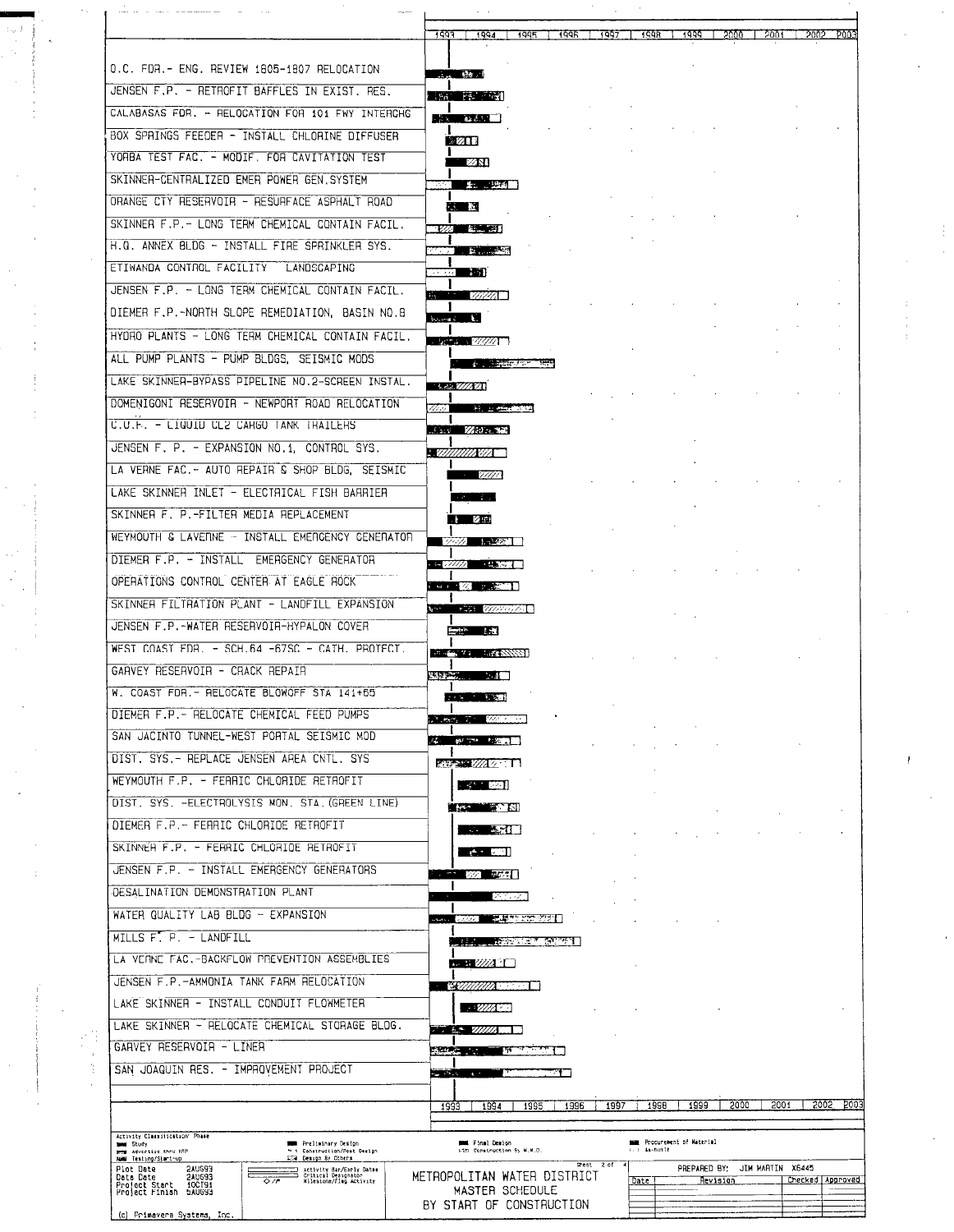|                                                                                                                           | 1995<br>1993  <br>1994                                           | 1996 1997 1998<br>$-1999 - 1$                       | -2000        | 5001 1 5005 5003 |
|---------------------------------------------------------------------------------------------------------------------------|------------------------------------------------------------------|-----------------------------------------------------|--------------|------------------|
| MILLS F.P.-EXPANSION NO. 2, CONTROL SYS.                                                                                  |                                                                  |                                                     |              |                  |
| DIST, SYS.- REPLACE SKINNER AREA CNTL. SYS                                                                                | <b>MARTHAMARE SERVICES</b>                                       |                                                     |              |                  |
| DIST. SYS. - REPLACE WEYMOUTH EGL.ROCK CNTL SY                                                                            | $\Gamma$ is and $\Gamma$                                         |                                                     |              |                  |
| ALL PUMP PLANTS-DISCHARGE PIPELINE, SEISMIC MODS                                                                          | 5767576411                                                       |                                                     |              |                  |
| CHEMICAL UNLOADING FAC. - DECHLORINATION UNIT                                                                             |                                                                  |                                                     |              |                  |
| DIEMER F.P. - CL2 SYSTEM MODIFICATIONS                                                                                    | <b>STATE STATE</b>                                               |                                                     |              |                  |
| PUMP PLANTS- BACKFLOW PREVENTION ASSEMBLIES                                                                               | $\sim$ $\sim$ $\sim$ $\sim$ $\sim$                               |                                                     |              |                  |
| LAKE MATHEWS P.P. - 34.5-KV CIRCUIT BREAKER                                                                               | <b>COMPANY</b>                                                   |                                                     |              |                  |
| TEMESCAL HYDRO PLANT -34.5 KV CIRCUIT BREAKERS                                                                            | <b>STEP WARDEN</b>                                               |                                                     |              |                  |
| INLAND FEEDER - CONTRACT 7                                                                                                | SU GO                                                            |                                                     |              |                  |
| DIST. SYS. - AIR RELEASE/VACUUM VALVE INVESTIG.                                                                           | 医单元 化学的复数形式                                                      |                                                     |              |                  |
| LAKE PERRIS PUMPBACK EXPANSION NO.3                                                                                       |                                                                  |                                                     |              |                  |
| WEYMOUTH F.P. - WATER RES. REG. CNTL. VALVE                                                                               | <b>COMMERCIAL CONTRACT</b>                                       |                                                     |              |                  |
|                                                                                                                           | <b>TASKED</b>                                                    |                                                     |              |                  |
| MIDDLE FDR - SCH. 49 & 50SC - CATHODIC PROTECTION                                                                         | - 771                                                            |                                                     |              |                  |
| DOMENIGONI RESERVOIR PIPELINE                                                                                             | <b>MODEL CONTROL</b><br><b>SERVICE</b>                           |                                                     |              |                  |
| INLAND FEEDER - CONTRACT 1                                                                                                |                                                                  | <b>NAME ALL AND COMPANY OF A PARTICULAR COMPANY</b> |              |                  |
| L.A. HOGTRS BLOG-SEISMIC MODIFICATIONS                                                                                    | <b>THE CONSTRUCTION</b>                                          |                                                     |              |                  |
| LOWER FDR - SCH.73.6 76 TO 80 - CATH. PROTECTION                                                                          | <b><i>CONSTRAIN</i></b>                                          |                                                     |              |                  |
| INLAND FEEDER - CONTRACT 2                                                                                                |                                                                  | <b>ALCOHOL: YES ALCOHOL:</b>                        |              |                  |
| INLAND FEEDER - CONTRACT 3                                                                                                |                                                                  | THE R. P. LEWIS CO., LANSING, MICH.                 |              |                  |
| LAKEVIEW PIPELINE TO C.A.A INTERCONNECTION                                                                                | <b>START MARKET IN</b>                                           |                                                     |              |                  |
| DIST, SYS. - OPERATIONS CONTROL CENTER CONTROLS                                                                           |                                                                  |                                                     |              |                  |
| DOMENIGONI RESERVOIR - DAMS AND RESERVOIR                                                                                 | a banyak di sebagai                                              |                                                     |              |                  |
| DOMENIGONI RES. - POWER HOUSE & INLET/OUTLET                                                                              | and for                                                          | <b>The Contract State</b>                           |              |                  |
| SAN DIEGO PIPELINE NO. 6 - REACH 1                                                                                        | ومطلوبي<br><b>RESIDENCE DE LA PR</b><br><b>Contract Contract</b> |                                                     |              |                  |
| MILLS F.P.-RESERVOIR #2 - HYPALON LINING/COVER                                                                            | الككا<br>الموشوف المناوي                                         |                                                     |              |                  |
| INLAND FEEDER - CONTRACT 8                                                                                                |                                                                  | <b>State of the American State</b>                  |              |                  |
| GARVEY RESERVOIR - COVER                                                                                                  | <b>MACHINERY REPORTS</b><br><b>SASARA AL</b>                     |                                                     |              |                  |
| DIEMER F.P. - CENTRAL REC. PLANT-INSTALL SAND PAN                                                                         | $\sim 10^{-10}$                                                  |                                                     |              |                  |
| DIEMER F.P. - WASHWATER REC.PLANT #1, UPGRADE                                                                             | ಬಹುದಿನ.<br>$\overline{3}$ and $\overline{4}$                     |                                                     |              |                  |
| INLAND FEEDER - CONTRACT 9                                                                                                | ። <del>ካር መውነ</del> ት                                            | $\sim 100$                                          |              |                  |
| SAN DIEGO PIPELINE NO. 6 - REACH 2                                                                                        | 电空间<br><b>المائل ديمانشدا</b> ن                                  | - 13                                                |              |                  |
| INLAND FEEDER - CONTRACT 4                                                                                                | <b>Protections</b><br>aguai menturi                              | <b>STORE AND THE REAL PROPERTY</b>                  |              |                  |
| INLAND FEEDER - CONTRACT 5                                                                                                | <b>Little Model Co.</b>                                          | राज्यसम्बद्धाः स्टब्स्<br>सन्दर्भ                   |              |                  |
| INLAND FEEDER - CONTRACT 6                                                                                                | <b>A PERSONAL PROPERTY</b>                                       | <b>CONTRACTOR</b>                                   |              |                  |
| LAKE MATHEWS - SECURITY SYSTEM                                                                                            | łИ                                                               |                                                     |              |                  |
| CHEMICAL UNLOADING FACILITY - SECURITY IMPROVMTS                                                                          | ĿЮ                                                               |                                                     |              |                  |
| ETIWANDA CONTROL FACILITY - SECURITY IMPROVMTS                                                                            | EШ                                                               |                                                     |              |                  |
| LAKE MATHEWS- PARKING LOT ASPHALTIC PAVING                                                                                |                                                                  | 842                                                 |              |                  |
| MILLS F. P. - RESERVOIR #1, HYPALON COVER                                                                                 | 全r 图: 1                                                          | ारुष ।                                              |              |                  |
| SKINNER F.P.-ADJUST. WEIR SLIDE GATES                                                                                     |                                                                  | A velli                                             |              |                  |
| SKINNER F.P. - ENTRANCE GATE & FENCING                                                                                    |                                                                  |                                                     |              |                  |
| LA VERNE FAC. - SCRAP STEEL & BULK STORAGE                                                                                |                                                                  | 医硬质之中<br>PE 41 T                                    |              |                  |
| WEYMOUTH FP -REPLACE EXISTING ASPHALT PAVEMNT                                                                             |                                                                  |                                                     |              |                  |
| LA VERNE FAC. - ELEC.SERV.REQUIRE.STUDY                                                                                   |                                                                  | 333 P.T.                                            |              |                  |
| LOWER FDR. - AIR RELEASE STRUCTURES                                                                                       |                                                                  | <b><i>SECOND CONTRACTOR</i></b>                     |              |                  |
|                                                                                                                           |                                                                  | Samuel 11911                                        |              |                  |
|                                                                                                                           | 1995<br>1996<br>1993<br>1994                                     | 1998<br>1999<br>1997                                | 2001<br>5000 | 5005             |
| Activity Classification: Phase                                                                                            |                                                                  |                                                     |              |                  |
| <b>Base</b> Preliminary Design<br><b>Executive</b> Study<br>and Construction/Post Design<br><b>New Advertise thru NTP</b> | <b>PM</b> Final Design<br>日市 Construction By M.M.D.              | <b>MMM</b> Procurement of Material<br>" As-bullt    |              |                  |

 $\frac{1}{4}$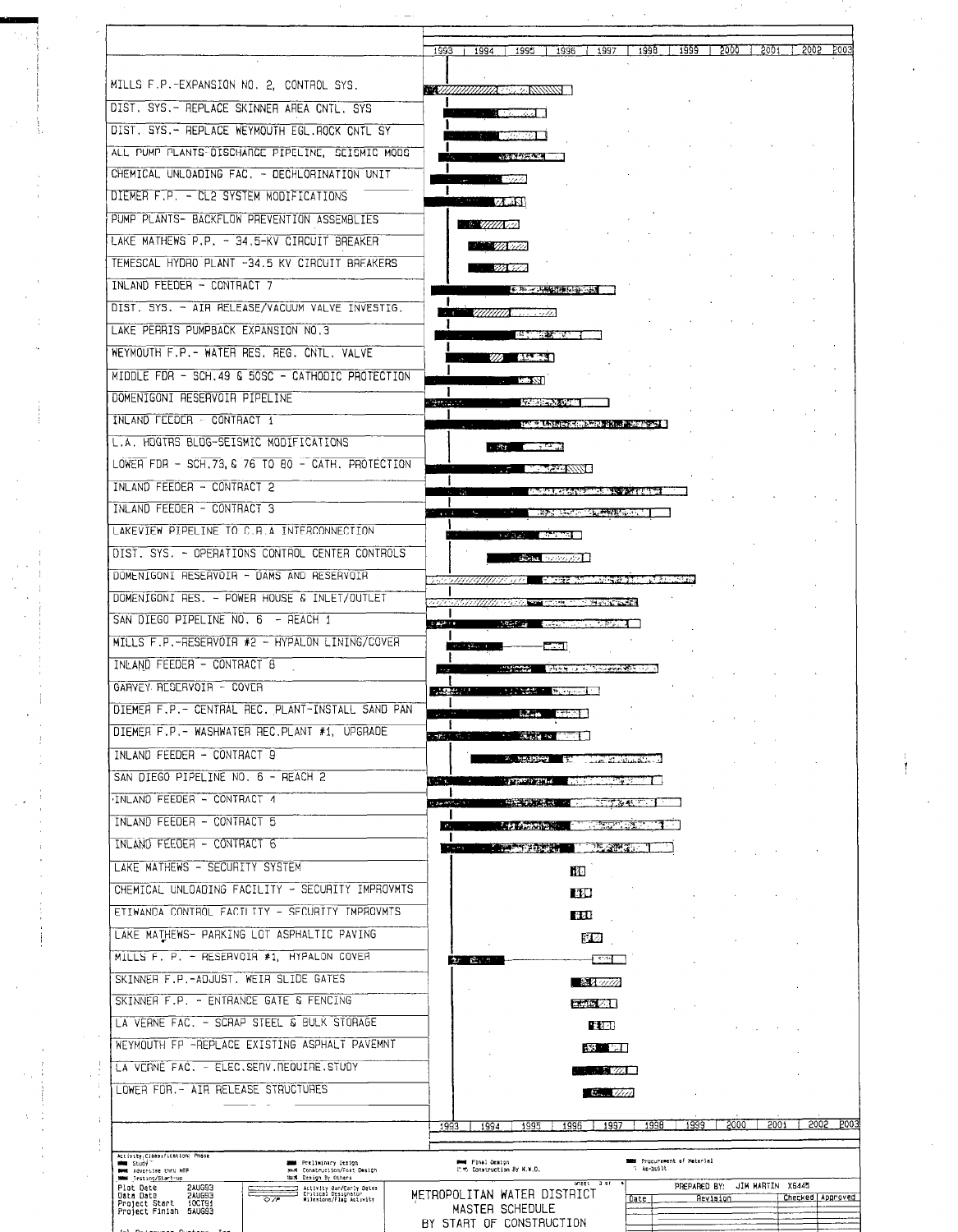|                                                                                                                                                                         | 1993   1994   1995   1996   1997   1998   1999   2000   2001   2002   2003                                                                                                                                                           |
|-------------------------------------------------------------------------------------------------------------------------------------------------------------------------|--------------------------------------------------------------------------------------------------------------------------------------------------------------------------------------------------------------------------------------|
| JENSEN F.P. - REPLACE FILTER NEDIA                                                                                                                                      |                                                                                                                                                                                                                                      |
| LAKEVIEW PIPELINE - AIR STACK STUDY                                                                                                                                     | <b>KA WASHA</b>                                                                                                                                                                                                                      |
|                                                                                                                                                                         | NASARA BER                                                                                                                                                                                                                           |
| MILLS FILTRATION PLANT - OXIDATION RETROFIT                                                                                                                             | <b>1. インタントリング - 「今の進むなおおよいのなお 国際関連通知国</b>                                                                                                                                                                                           |
| LAKE MATHEWS - SEWER TIE-IN                                                                                                                                             | <b>The Contract of Second</b>                                                                                                                                                                                                        |
| DIEMER F. P. - ENTRANCE GATE & SECURITY SYS.                                                                                                                            | $\cdots$ and $\overline{\mathscr{C}}$                                                                                                                                                                                                |
| RIO HONDO PCS - REPLACE METAL BLDG.                                                                                                                                     | $\sim$ $\sim$ $\sim$ $\sim$                                                                                                                                                                                                          |
| LA VERNE FAC. - CONSTRUCT OFFICE & WAREHOUSE                                                                                                                            | <b>The Committee of the Committee</b>                                                                                                                                                                                                |
| LA VERNE FAC. - MORTAR LINING & GUNITE COATING                                                                                                                          | <b>START START START</b>                                                                                                                                                                                                             |
| WEST VALLEY PROJECT                                                                                                                                                     | <b>TERNATURE CONTROL COMMUNICATION</b>                                                                                                                                                                                               |
| SOTO ST. OGM CENTER REPLACEMENT                                                                                                                                         | <b>BULLET AND ARRANGEMENT</b>                                                                                                                                                                                                        |
| LA VERNE FAC. - CONSTRUCT OFFICE & WRHOUSE                                                                                                                              | <b>TELEVISION AND STATES</b>                                                                                                                                                                                                         |
| C P A FILTRATION PLANT - SITE PREPARATION                                                                                                                               | the control of the control of the control of the control of the control of the control of                                                                                                                                            |
| SKINNER FILIRATION PLANT - OXIDATION RETROFIT                                                                                                                           | <b>The Contract of Contract Advertising Contract Only 10 and 20 years of the Contract Only 10 and 20 years of the</b>                                                                                                                |
| CPA TUNNEL AND PIPELINE, REACH 2                                                                                                                                        | THE REAL PROPERTY INTO THE REPORT OF THE RESIDENCE OF A REPORT OF THE RESIDENCE OF THE RESIDENCE OF THE RESIDENCE OF THE RESIDENCE OF THE RESIDENCE OF THE RESIDENCE OF THE RESIDENCE OF THE RESIDENCE OF THE RESIDENCE OF THE       |
| DIEMER FILTRATION PLANT - OXIDATION RETROFIT                                                                                                                            | and the contract of the contract of the contract of the contract of the contract of the contract of the contract of the contract of the contract of the contract of the contract of the contract of the contract of the contra       |
| CPA TUNNEL AND PIPELINE, REACH 3                                                                                                                                        | The state of the control of the second state of the state of the second state of the second state of the second state of the second state of the second state of the second state of the second state of the second state of t       |
| CENTRAL POOL AUGMENTATION FILTRATION PLANT                                                                                                                              | <b>THE REAL PROPERTY AND RELEASED FOR A REAL PROPERTY.</b>                                                                                                                                                                           |
| JENSEN FILTRATION PLANT - GXIDATION RETROFIT                                                                                                                            | <b>The Committee of the Committee of the Committee of the Committee of the Committee of the Committee of the Committee of the Committee of the Committee of the Committee of the Committee of the Committee of the Committee of </b> |
| CPA TUNNEL AND PIPELINE, REACH 1                                                                                                                                        | <b>Andrew March 2012 - Adams St.</b>                                                                                                                                                                                                 |
| WEYMOUTH FILTRATION PLANT - OXIDATION RETROFIT                                                                                                                          |                                                                                                                                                                                                                                      |
| DESALINATION T.P. AND PIPELINE, 50/100 MGD                                                                                                                              | $\mathbf{r}$ and $\mathbf{r}$ and $\mathbf{r}$ and $\mathbf{r}$                                                                                                                                                                      |
|                                                                                                                                                                         |                                                                                                                                                                                                                                      |
|                                                                                                                                                                         |                                                                                                                                                                                                                                      |
| فحداقه                                                                                                                                                                  |                                                                                                                                                                                                                                      |
|                                                                                                                                                                         |                                                                                                                                                                                                                                      |
|                                                                                                                                                                         |                                                                                                                                                                                                                                      |
|                                                                                                                                                                         |                                                                                                                                                                                                                                      |
|                                                                                                                                                                         |                                                                                                                                                                                                                                      |
|                                                                                                                                                                         |                                                                                                                                                                                                                                      |
|                                                                                                                                                                         |                                                                                                                                                                                                                                      |
|                                                                                                                                                                         |                                                                                                                                                                                                                                      |
|                                                                                                                                                                         |                                                                                                                                                                                                                                      |
|                                                                                                                                                                         |                                                                                                                                                                                                                                      |
|                                                                                                                                                                         |                                                                                                                                                                                                                                      |
|                                                                                                                                                                         | 5005<br>2001<br><b>2003</b><br>1995<br>1996<br>1997<br>1998<br>1999<br>5000<br>1993<br>1994                                                                                                                                          |
| Activity Classification: Phase                                                                                                                                          |                                                                                                                                                                                                                                      |
| <b>Excess</b> Study<br><b>MMM</b> Preliminary Design<br>Birt Construction/Post Design<br><b>Best</b> Advertise thru NTP<br>HMM Testing/Start-up<br>COM Dasign By Others | <b>SMM</b> Procurement of Naterial<br><b>MMX Final Design</b><br>FED Construction By M.M.D.<br>As-DUIIt                                                                                                                              |
| <b>SYNC83</b><br>Plot Date<br>Activity Bar/Early Dates<br>Critical Designator<br>Milestone/Flag Activity<br><b>SYNR33</b><br>ב<br>Data Date<br>$\circ$                  | $Shet$ 4 of<br>PREPARED BY: JIM MARTIN X6445<br>METROPOLITAN WATER DISTRICT<br>Checked Approved<br>Date<br>Revision                                                                                                                  |
| 100191<br>Project Start<br>Project Finish 5AUG93                                                                                                                        | MASTER SCHEDULE                                                                                                                                                                                                                      |

 $\frac{1}{2}$ 

 $\frac{1}{3}$ 

 $\begin{array}{c} 4 \\ 1 \\ 1 \end{array}$ 

 $\frac{1}{4}$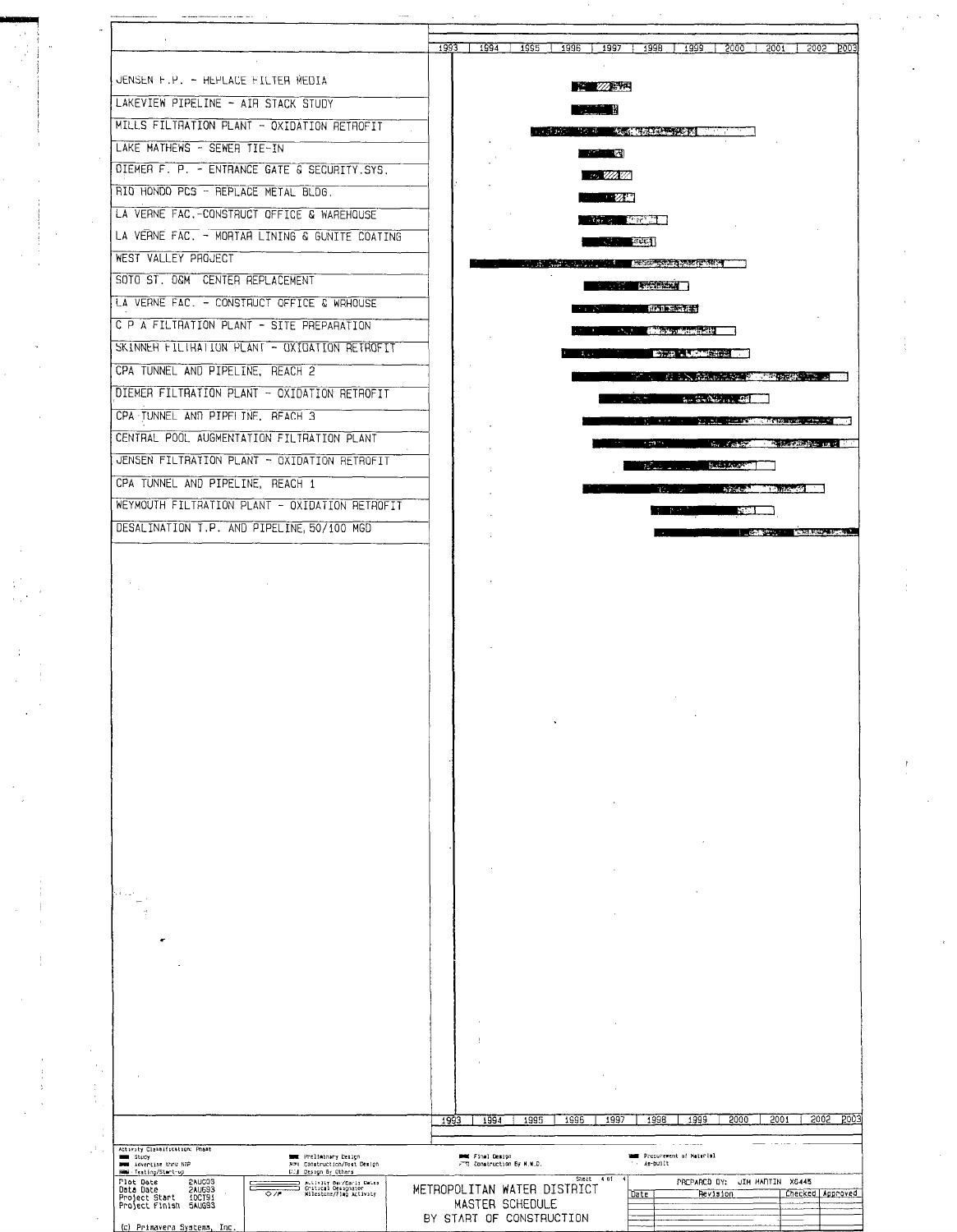# **ENGINEERING DIVISION**